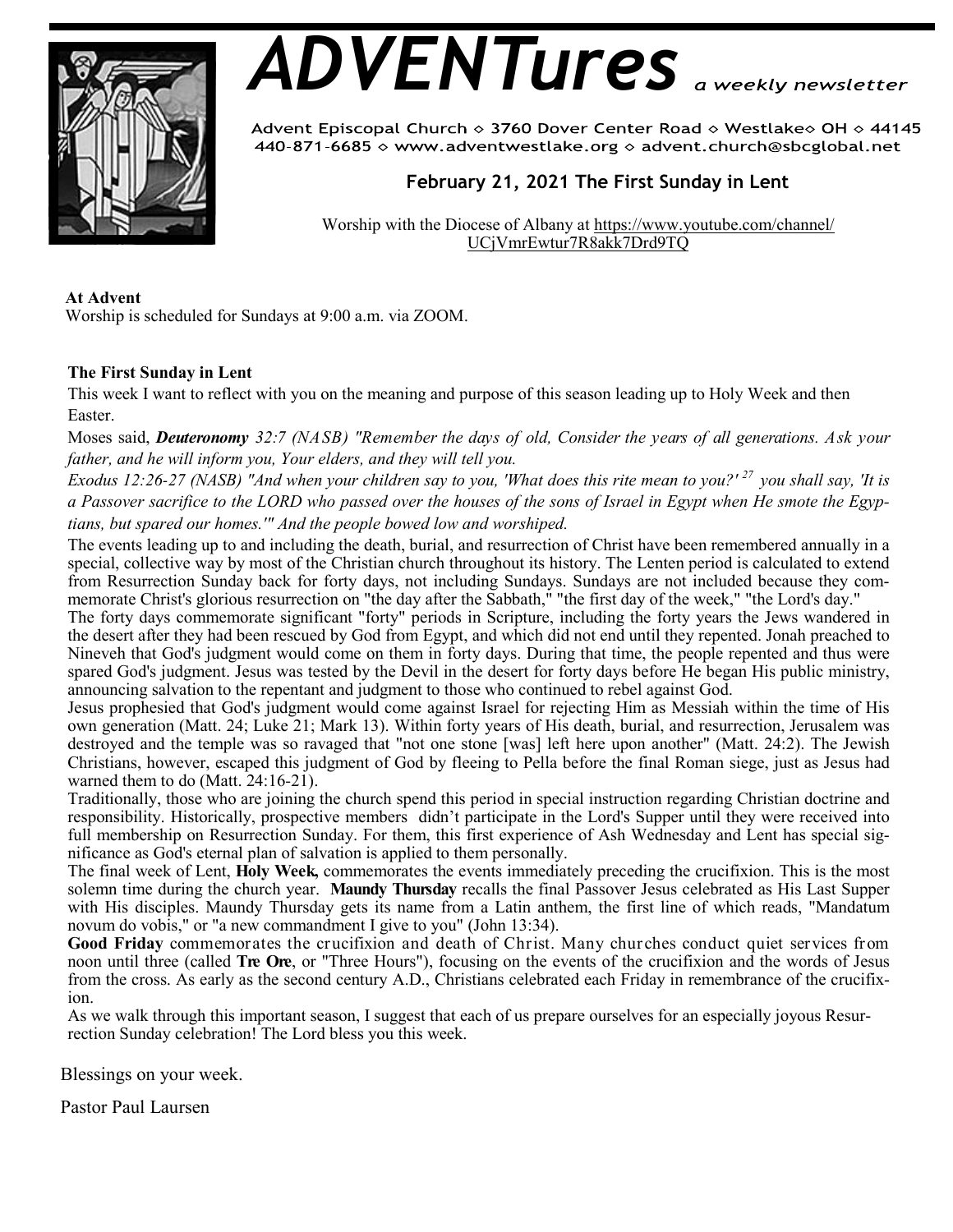#### **This Week at Advent**

**Sunday, February 21**

 **9:00 a.m. Holy Eucharist via ZOOM** 

**Monday, February 22**

**Tuesday, February 23**

#### **Wednesday, February 24**

| 7:00 a.m.   | Men's Bible Study at Advent    |
|-------------|--------------------------------|
| 9:00 a.m.   | Wednesday Morning Prayer Group |
| $7:00$ p.m. | The Praise Community           |

**Thursday, February 25 7:00 p.m.** Dar's Happy Hour Zoom Meeting

#### **Sunday, February 28**

 **9:00 a.m. Holy Eucharist via ZOOM** 

#### **Zoom Invitation**

This is a recurring invitation for worship services at 9:00 a.m. each Sunday morning. You can use the same link, Meeting ID, and Passcode Sunday after Sunday. This way, the link won't change week by week. You can launch the link either from this transmittal or a separate email I'll send, which should overcome the difficulties some have experienced recently.

Peace be with you!

Join Zoom Meeting https://zoom.us/j/93790207331? pwd=NWFXZVhnVGdEY1Z5dzRCSjNVQzlZQT09

Meeting ID: 937 9020 7331 Passcode: 988930 One tap mobile +13126266799,,93790207331#,,,,\*988930# US (Chicago) +16465588656,,93790207331#,,,,\*988930# US (New York)

Dial by your location +1 312 626 6799 US (Chicago) +1 646 558 8656 US (New York) +1 301 715 8592 US (Washington D.C) +1 346 248 7799 US (Houston) +1 669 900 9128 US (San Jose) +1 253 215 8782 US (Tacoma) Meeting ID: 937 9020 7331 Passcode: 988930 Find your local number: https://zoom.us/u/adIAxI5aCt

# **Prayer Request**

*Health and Recovery* Lillian Kwasny Ed Kwasny Joan Joye Mary Lou Dixon Marilyn Dec<br>Bob Allen Karen Zolar Bob Allen Karen Zolar Shirley Moore<br>Barb Frank Lois Zolar Arthur Beel Barb Frank Lois Zolar Arthur Beel Sharon Rice George Belinsky<br>Steve Boyce Sue Boyce Bill & Judy Arkley Steve Boyce Sue Boyce<br>
Lucille Benedict Dave Luptak Roger Luptak Lucille Benedict John & Anne Crothall Bev Cummings<br>Liz Urbas Richard Ward Jr Jerry Nagy Richard Ward Jr Bun Blossom *Friends of Advent* Toni Kulma, wife of Pastor Kulma Fr. Richard Lutz<br>Ken and Jim Betty Clark Betty Clark Eliza Jennings residents Liz Schilling, friend of JoAnn Beck Stella, friend of Bev Cummings Tina, friend of Bev Cummings Residents of Pinzone Tower Will Hayes, friend of Cynthea Sabolich Gabe, grandson of Jan & Jerry Nagy Marie Archer Britney Nichole

*Safety Protection* David Arkley, Detective for Cleveland Police Son of Bill & Judy Arkley Rachel Moffitt, ER Nurse daughter of Bill & Judy Arkley

*Please contact the church office if you would like your name added or removed from our list.*

### **Good-bye Alleluia!**

The solemn Season of Lent began with Ash Wednesday, February 17, marking the departure of the word "Alleluia" in worship. "Alleluia" will return on Easter morning, April 4, as we celebrate the glorious Resurrection of our Lord!